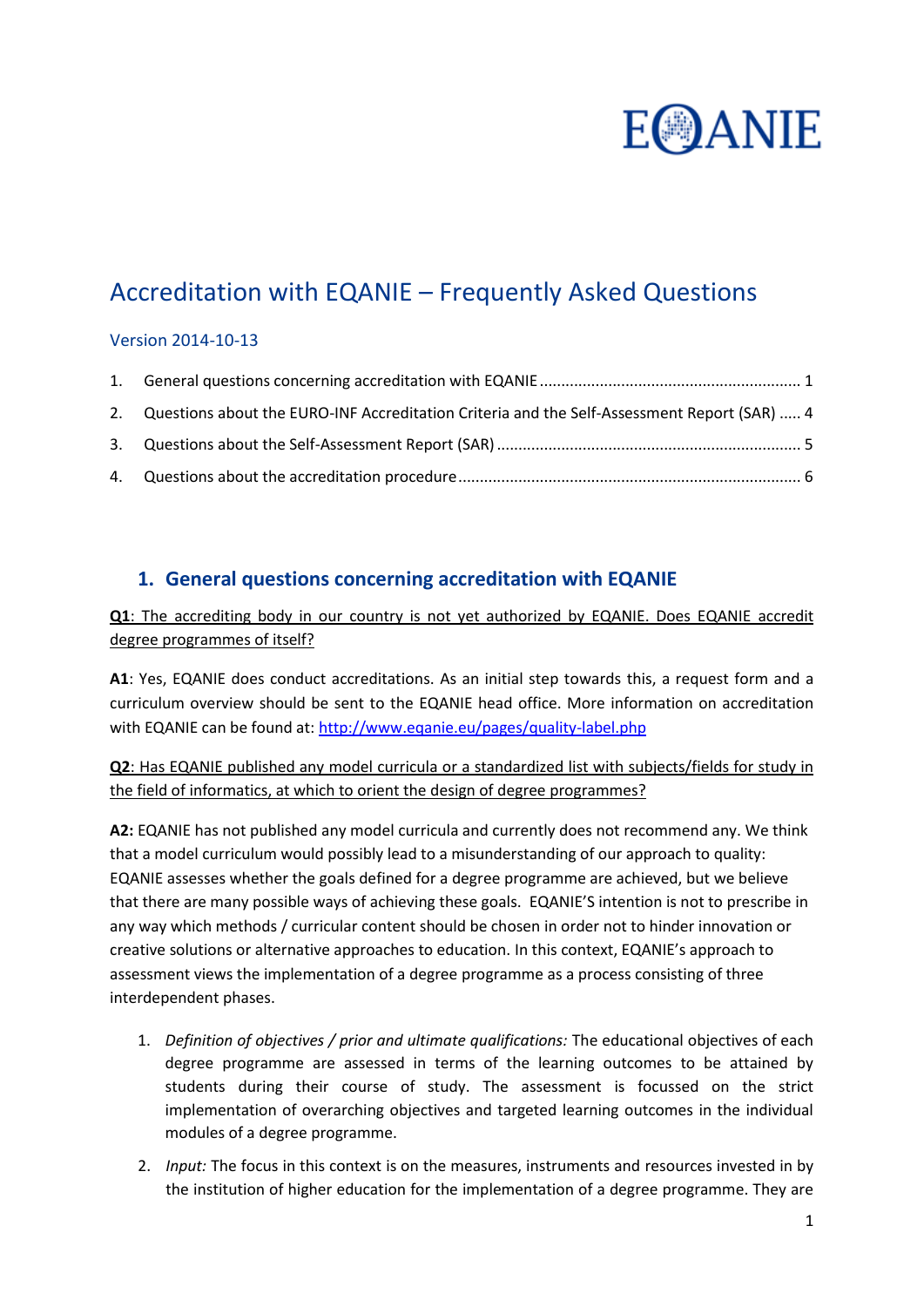the outcomes of support or organisational processes, and are aimed at attaining the targeted objectives in a degree programme.

3. *Outcome assessment / quality control in higher education:* The establishment and functioning of effective feedback mechanisms within the institution of higher education's internal quality assurance process, which contributes to the ongoing improvement of a degree programme, is one of the bases for the award of an accreditation seal with multi-year validity.



## Assessment of the process: coherence of goals, input + outcomes

The accreditation procedure assesses the logic and effectiveness of the educational process in a degree programme. The combination of the elements in the individual phases of the process and the relationship between the three phases – and especially between the objectives and their implementation – play a key role in the overall assessment of the accreditation procedure.

We also do have a set of learning outcomes which form the basis for our assessment of programmes across all informatics disciplines (cf. the Euro-Inf Framework Standards p. 3-5). The EQANIE auditing team will check if the Euro-Inf learning outcomes are broadly covered by the applicant programmes. Within this wider framework, the degree programme(s) will be assessed against their own defined educational objectives.

## **Q3:** Does EQANIE have any check list enabling an early (initial) check of a programme's prospects for accreditation?

**A3:** EQANIE does not currently have a checklist in this sense. In principle, the institution interested in the Euro-Inf Label should be able to demonstrate that its programme(s) produce(s) graduates who achieve the Euro-Inf learning outcomes (in particular those listed on pp. 3-5 of the Euro-Inf Framework Standards). Furthermore, the programme(s) must demonstrate compliance with the criteria and requirements stipulated in the table in section 2.1 of the Euro-Inf Framework Standards.

There is also the possibility for an in-principle check: a curriculum overview on the programmes for which application is envisaged can be submitted to the EQANIE head office. In an accompanying form the institution can indicate which specialization / experience they think the experts of a future auditing team should possess. On this basis, the EQANIE Accreditation Committee will make – case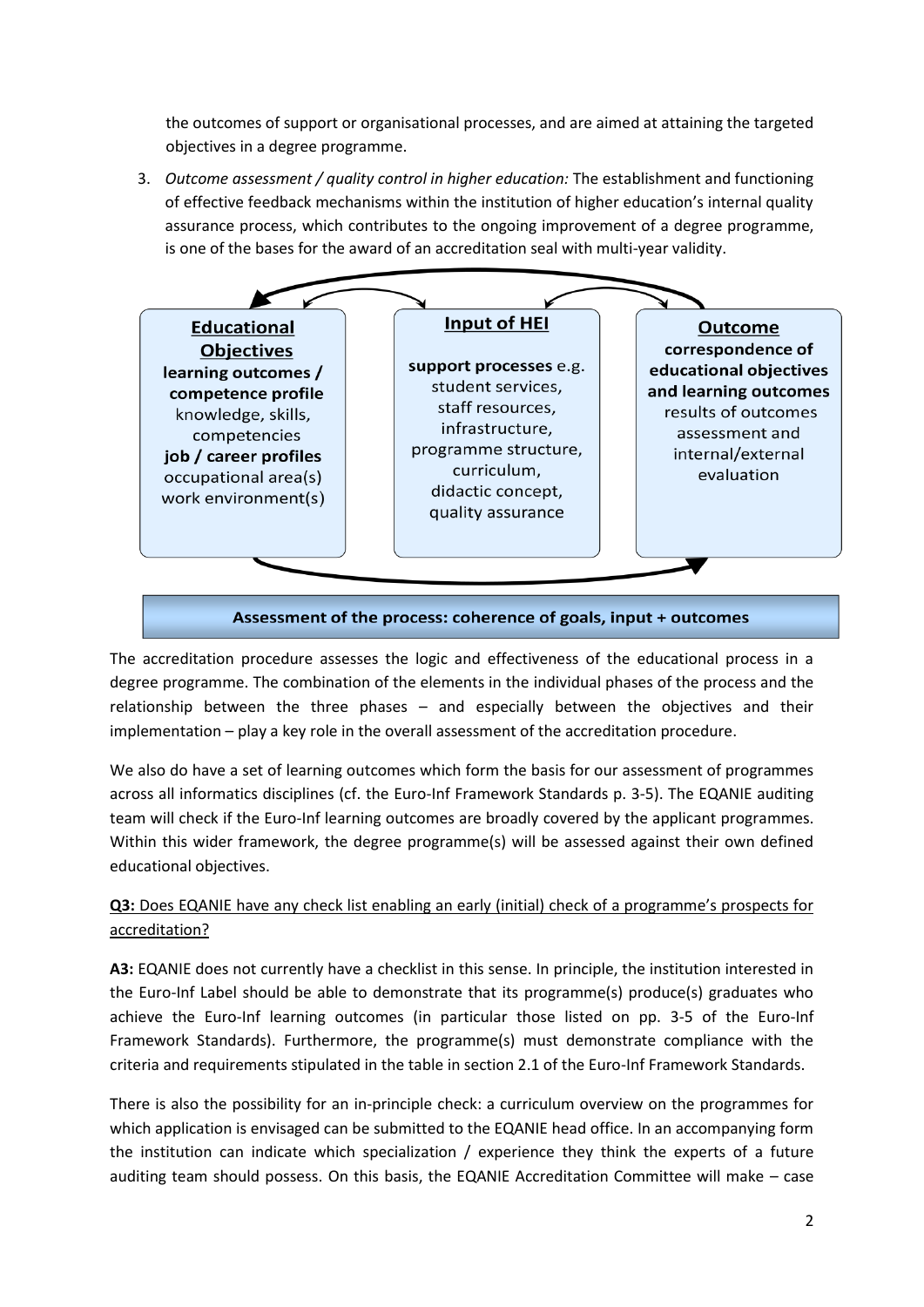by case – a first appraisal of the in-principle prospect of the programme to be accredited by EQANIE. It will then also decide how many experts there should be in the audit team (standard  $4 + 1$  staff member).

EQANIE also does several checks before conducting an audit. During the period of preparing the report, the HEI shall send a draft report to the EQANIE head office and request feedback before a final version of the self-assessment report is submitted.

## **Q4:** Is it necessary to add a curricular overview when submitting the accreditation request?

**A4:** Yes, the curricular overview is not optional, but mandatory upon the submission of an accreditation request! We need this information in order to decide which auditors would be most suitable for this particular programme.

## **Q5:** How long are the awarded Euro-Inf labels valid?

**A5:** As explained in the Euro-Inf Framework Standards, section 2.3, the accreditation decision can have different outcomes - one (the most common) of them is "accreditation with requirements". Normally, the accreditation is then granted for a shorter period than five years, usually one year. In such a case, the higher education institution submits evidence within one year about the fulfillment of the requirement. This evidence is then assessed by the members of the peer group who submit their proposal to the Accreditation Committee. Upon confirmation by the Accreditation Committee that the requirement has been fulfilled, the accreditation duration is prolonged to the full period of five years.

## **Q6:** Is re-accreditation after the 5 years as expensive and as rigorous as the first accreditation?

**A6:** EQANIE is currently evaluating a number of different approaches to reaccreditation procedures and looking into options to reduce efforts and costs on all sides while at the same time ensuring high quality standards. Nevertheless, it is good practice in quality assurance that accreditation standards and criteria just as degree programmes change over time. Therefore, it has to be assured that the degree programme when undergoing a re-accreditation meets the criteria and requirements valid at that time.

## **Q7:** What should we do when we make changes to our programme during the accreditation period?

Naturally, and as an intended result of the principle of continuous improvement, degree programmes will change over time. EQANIE expects to be informed without delay about substantial changes in an accredited degree programme. The institution should submit an informal request for assessment of the changes and retention of the accreditation. This request must include a description of the change in question. The documentation will then be examined by the Accreditation Committee which decides whether or not the change is substantial, and if applicable, which further steps have to be undertaken. Please ask the Secretary General of EQANIE for further details about this procedure.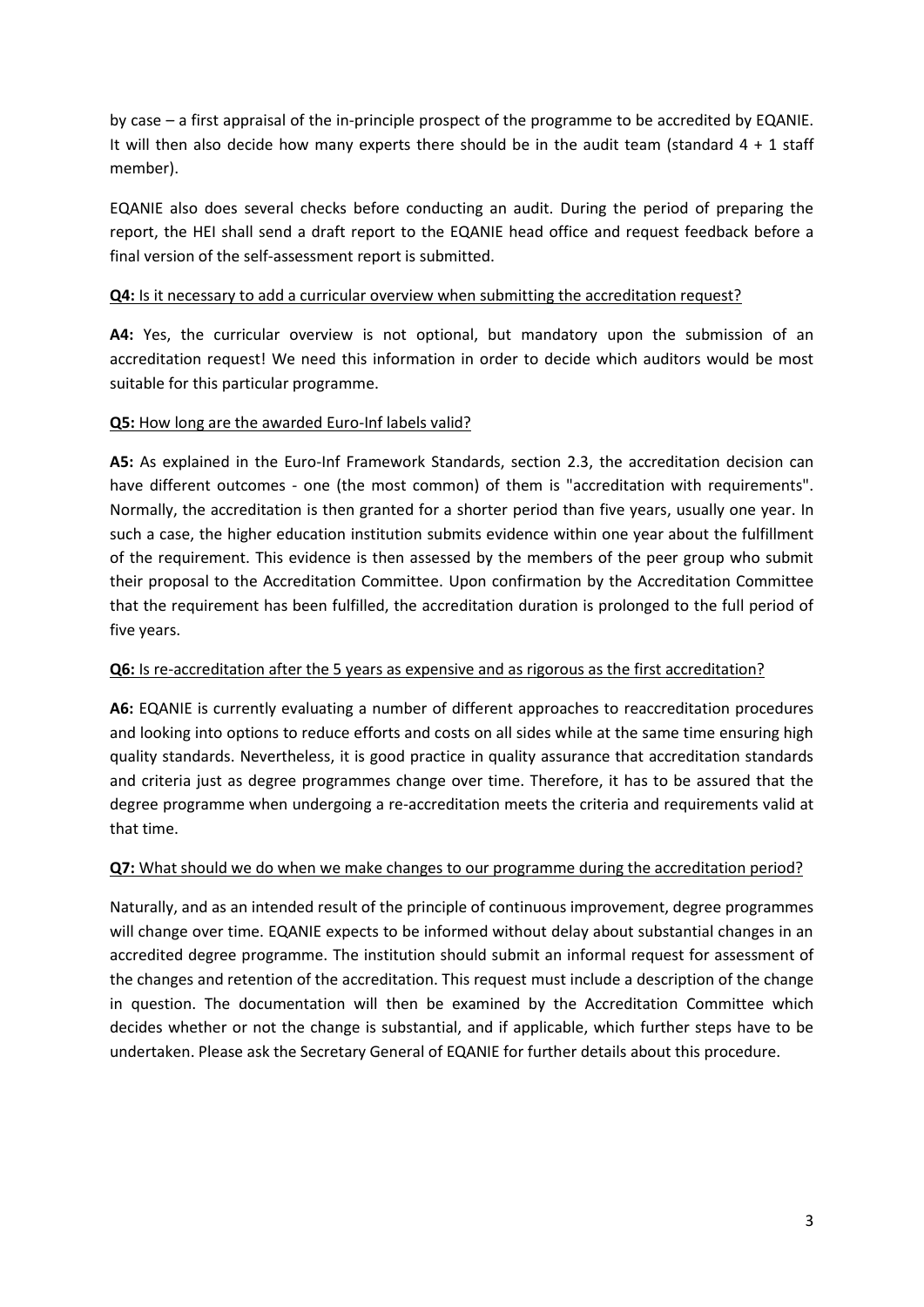## <span id="page-3-0"></span>**2. Questions about the EURO-INF Accreditation Criteria and the Self-Assessment Report (SAR)**

**Q1:** Which interval should be covered by the data provided in the Self-Assessment Report? We realise that some aspects of the design and planning of our degree programme go back to times when the programme was offered for the first time. Also, there is some fluctuation in the teaching and support staff. Which date should be the reference for self-assessment report?

**A1:** Most of the data should cover an interval of the last four to five academic years, e.g.: developments of the budget for staff or for research; or data on study success, graduates etc. It is important to allow the experts to gain an impression of the programme's development over time, e.g. is the budget for teaching decreasing or increasing over the years, and why. If the applicant programme in its current form is still very young, but has a considerable overlap with an older version of the programme, it can still be useful to analyse data from this older programme in order to make predictions / draw conclusions for the new programme. Examples are student intakes, graduate placements etc…

A very interesting and important element of the SAR is the HEI's analysis of the data collected and the formulations of strategies or expectations for the coming years. Both these aspects, although crucial, are often omitted in the SAR!

## **Q2:** Is it enough to give a 5-6 lines long description of the content in the Module Handbook if its native language reference is 20 lines long?

**A2:** The answer would be "yes" only in the event that a major part of the information contained in the original version of the handbook is redundant. Please make sure that all relevant information is translated and included in the English version of the module handbook.

## **Q3:** How do I write (programme) learning outcomes?

**A3**: The formulation of learning outcomes at programme or module level is, admittedly, not an easy task. Neither is it easy to use learning outcomes descriptions once they have been agreed on. EQANIE dedicated a whole conference to this issue.

A very useful practical guide to working with learning outcomes can be found in the [conference](http://www.eqanie.eu/pages/events/past-events/conference-vienna-2011.php)  [proceedings](http://www.eqanie.eu/pages/events/past-events/conference-vienna-2011.php) ("Using Learning Outcomes – Future Potential, Advantages and Traps" – Presentation by Prof. Áine Hyland, European Universities Association). Among other things, the presentation includes advice on which verbs to use and which to avoid when formulating learning outcomes. Another very useful document is "Writing and Using Learning Outcomes: a Practical Guide".

## **Q4:** How do I write educational objectives?

**A4**: The educational objectives of a programme are defined individually by each higher education institution. They are often directly related to the mission/priorities of the university. It is mostly meaningful to embed them in the objectives of the university or of the department where the programme is offered in order to demonstrate how the course fits within the broader vision of the HEI.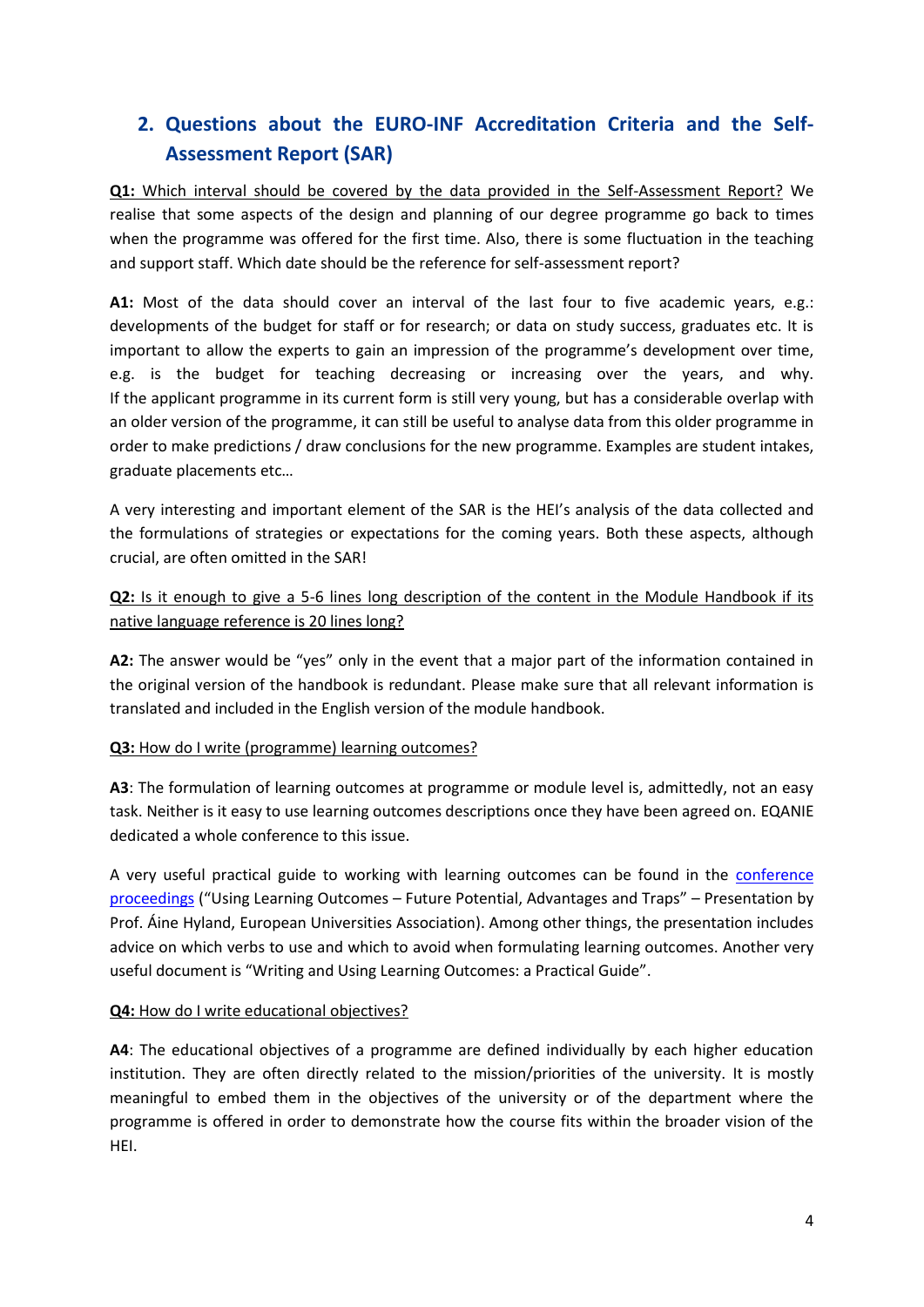**Q5:** We do not understand the meaning (the expected contents) of section 3.3: "Financial Resources".

**A5**: This section is needed to show that the offer of the degree programmes is a sustainable one, i.e. that there are sufficient funds in place to ensure that the programmes can be offered not only right now, but also in the next 5 years to come. Here you do not need to go too much into detail, but it is necessary to provide the auditors with some numbers that demonstrate the feasibility of the programmes. All auditors sign a declaration of confidentiality and the report will not be published so that confidential issues such as budgetary means will remain undisclosed to third parties.

## <span id="page-4-0"></span>**3. Questions about the Self-Assessment Report (SAR)**

## **Q1:** Is there a template for the self-assessment report?

**A1:** Yes, please ask the EQANIE Secretariat to provide you with the latest version. In principle, the self-assessment report needs to provide a self-reflection and evidence for the fulfillment of the Euro-Info learning outcomes and accreditation criteria as stipulated in the Euro-Inf Framework Standards.

## **Q2**: Which staff members should be included in the staff handbook (staff CVs)?

**A2:** The staff handbook should include all members of academic staff who assume tasks in research and /or teaching. CVs of laboratory or technical staff do not need to be included.

## **Q34:** In which format should we submit our self-assessment report?

A3: In principle, we suggest that the self-assessment report should be submitted in searchable pdfformat. The document pages should be numbered. Also, it facilitates the work of the auditors tremendously if the files are not only numbered (e.g. "Appendix B"), but if all file names indicate their content (e.g. "Appendix B – Module Handbook").

Also, each Appendix should not consist of more than one file. If the applicant institution submits a number of individual (sub-)files within one appendix (e.g. "CV of staff X.pdf", "CV of staff Y.pdf", "CV of staff Z. pdf"), the reading becomes very difficult for the audit team. Small, individual files should always be merged to one single file. Creating separate (sub-)folders for each appendix should be avoided.

**Q4**: Should any documentation / information on the applicant programme that is available online (e.g. on the webpage of the applicant HEI) be included in the written documentation / made available in print?

**A4:** First, we do not expect you to send a print version of the documentation. The material on CD-ROM or in a zipped email file is fine (c.f. the answer to the question "Q: In which format should we submit our self-assessment report?).

Second, yes: All information that is relevant / useful for the accreditation process should be included in the SAR or its appendices. EQANIE does not expect its peers to look for information beyond the SAR (even though it is a positive aspect if information on the programme is available online).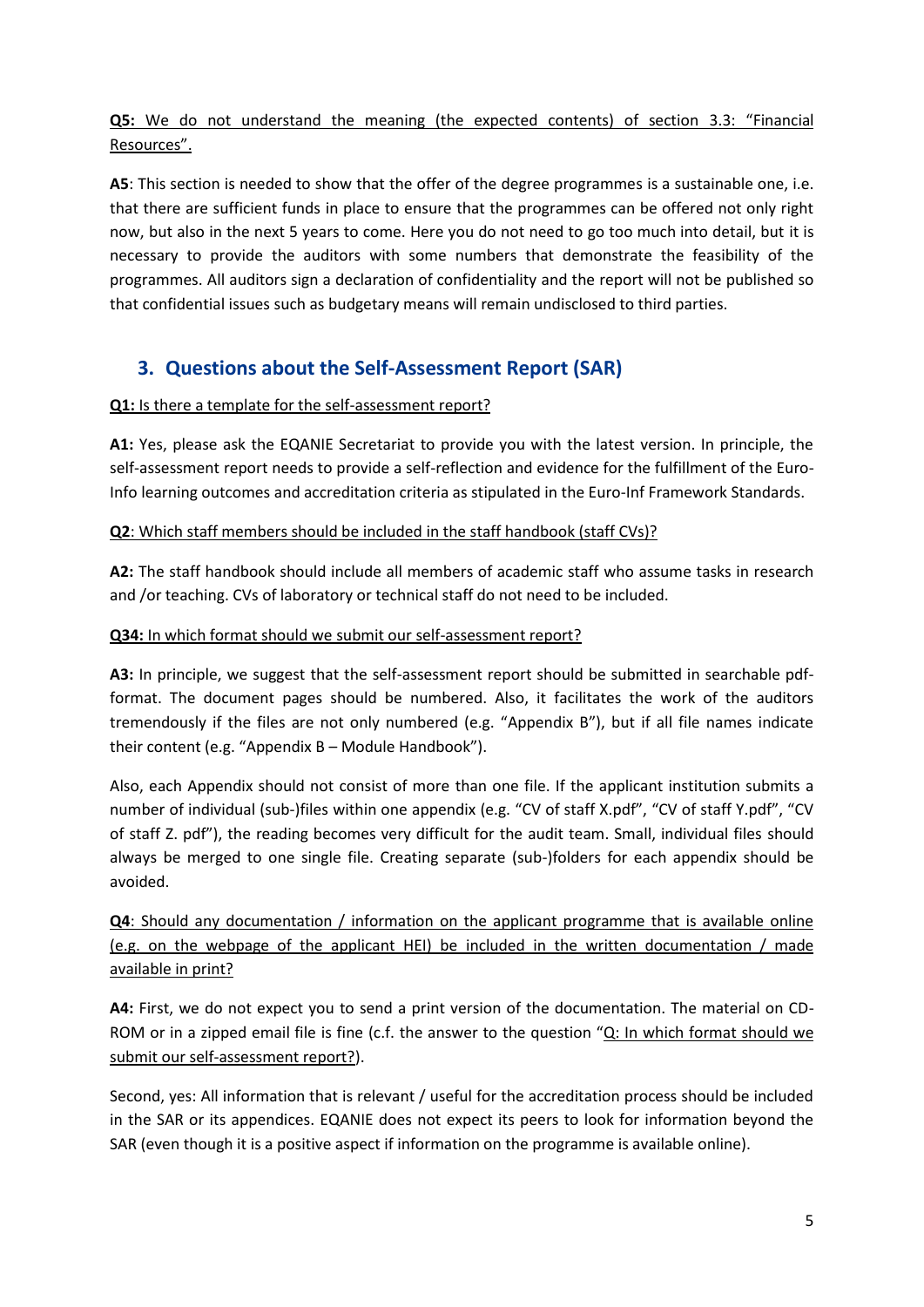## <span id="page-5-0"></span>**4. Questions about the accreditation procedure**

**Q1:** Should each programme undergo a separate accreditation procedure?

**A1:** No, while a separate assessment will be made and decision will be taken for each programme under review, the accreditation procedure can be conducted simultaneously in relation to a group of degree programmes (cluster procedure) at an institution of higher education, depending on the relevant prerequisites and requirements. The decision on whether a cluster procedure can be applied, and which degree programmes it will cover, is made on an ad hoc basis by the EQANIE Accreditation Committee upon receipt of an accreditation request to this end from the institution of higher education.

Overview of the types of procedure currently offered by EQANIE

| <b>Type of Procedure</b> | <b>Accreditation Certificate</b><br><b>Features</b> |                                 |
|--------------------------|-----------------------------------------------------|---------------------------------|
| Individual procedure     | The procedure is conducted for                      | The accreditation certificate   |
|                          | an individual Bachelor's or                         | applies to the degree           |
|                          | Master's degree programme or                        | programme. A separate and       |
|                          | a consecutive Bachelor's and                        | individual decision is made for |
|                          | Master's degree programme.                          | each degree programme.          |
| Cluster procedure        | The procedure is conducted for                      | The accreditation certificate   |
|                          | a group of (related) degree                         | applies to the degree           |
|                          | programmes. One audit group                         | programme. A separate and       |
|                          | assesses several degree                             | individual decision is made for |
|                          | programmes.                                         | each degree programme.          |

**Q2:** Is it possible to have a video conference to carry out an accreditation event to help reduce the price?

**A2:** No, a video conference as a substitute to the accreditation visit is currently not an option. With a VC event we could not be sure that there were no other people in the room off camera, inhibiting those we were talking to from being as frank as they might otherwise be, e.g. students in the presence of staff, staff in the presence of senior managers. We believe this is very important for us, we have to ensure that our processes are completely transparent.

Additionally, the onsite visit will allow the panel members to gain an impression of the actual resources available to students and to make sure that more than offices are available.

**Q5:** What are the different steps of the accreditation procedure?

**A5**: In line with section 3 of the Euro-Inf Framwork Standards, an accreditation procedure is divided into three stages:

| 1. Application | Institution | Submits an application to EQANIE's Secretariat       |
|----------------|-------------|------------------------------------------------------|
|                |             | containing relevant preliminary information. This    |
|                |             | information should include the accreditation request |
|                |             | and a brief outline of the curriculum, showing the   |
|                |             | specialist content of the programme(s). The          |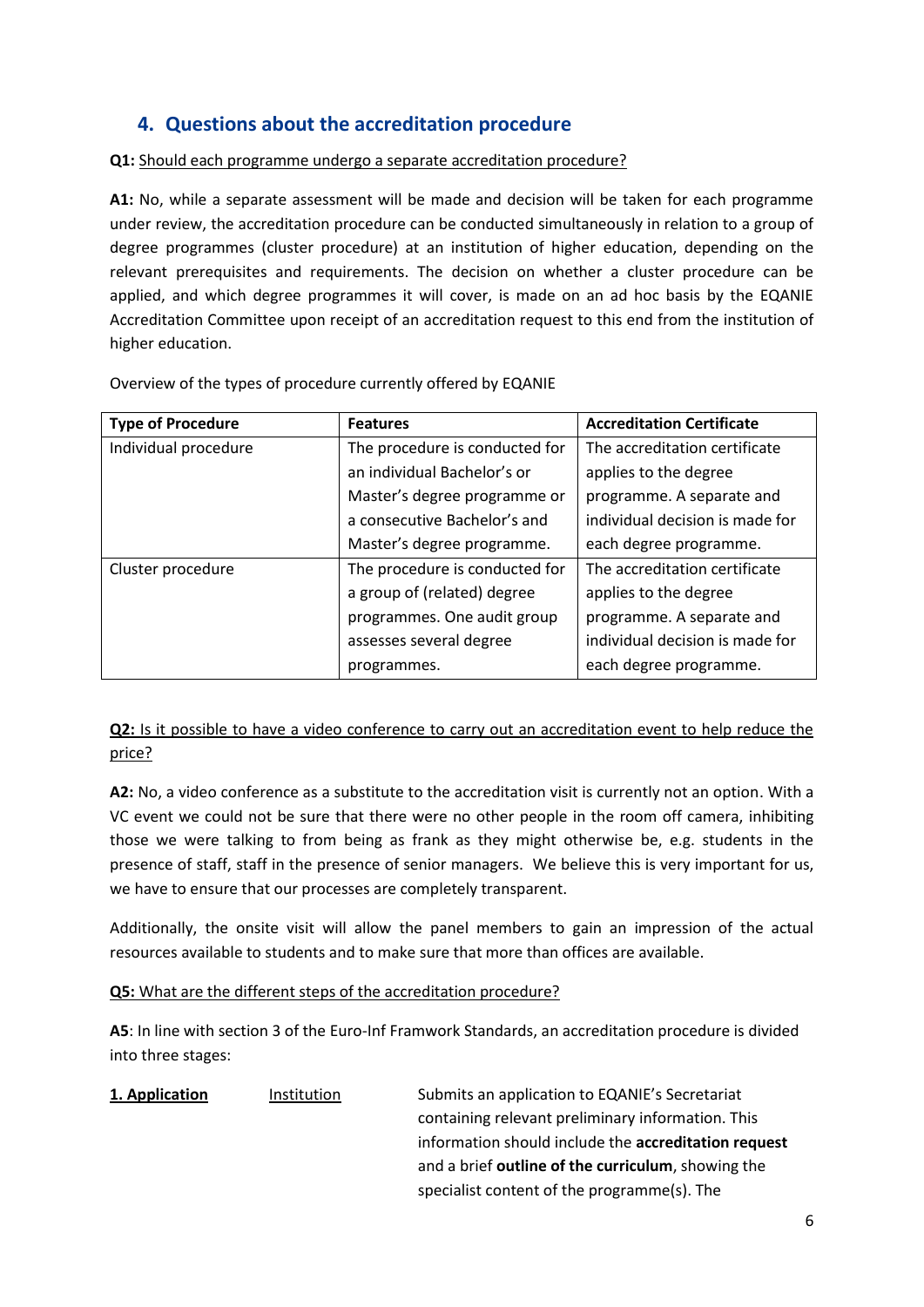|               |                       | accreditation request can also be downloaded from our<br>website at www.eqanie.eu → Quality Label and e-mailed<br>to our Secretariat. The form proposes subject areas from<br>which auditors should be appointed.                                                                                                                                                                                                                                                                   |
|---------------|-----------------------|-------------------------------------------------------------------------------------------------------------------------------------------------------------------------------------------------------------------------------------------------------------------------------------------------------------------------------------------------------------------------------------------------------------------------------------------------------------------------------------|
|               | <b>EQANIE</b>         | Receives the application and conducts a formal initial<br>evaluation; the preliminary information is examined by<br>the Secretariat and the Accreditation Committee to<br>establish the number of auditors required. Based on this<br>information, the Secretariat compiles a <b>proposal</b> for the<br>accreditation procedure (time frame and costs), and<br>requests written acceptance of the costs from the<br>applicant / institution of higher education<br>administration. |
| 2. Assessment | Institution           | Formalises the application for accreditation by accepting<br>the costs or by signing an accreditation contract.                                                                                                                                                                                                                                                                                                                                                                     |
|               |                       | Compiles a self-assessment report in accordance with<br>the guidelines / proposed structure. EQANIE offers to<br>organise a meeting at its Secretariat prior to the<br>submission of the finalised self-assessment report to<br>check the report for formal completeness and discuss it<br>with the programme co-ordinators. Alternatively, the<br>Secretariat can communicate the outcomes of the initial<br>assessment in writing.                                                |
|               | <b>EQANIE (Peers)</b> | In the interim, EQANIE assembles a peer panel on the<br>advice of the Accreditation Committee. The<br>Accreditation Committee appoints one of the auditors as<br>team spokesperson.                                                                                                                                                                                                                                                                                                 |
|               |                       | The audit team visits the institution and conducts an<br>audit of the applicant department. The audit usually<br>takes a day and a half, or two or more days in the case of<br>cluster procedures.                                                                                                                                                                                                                                                                                  |
|               | <b>EQANIE</b>         | Forwards the draft accreditation report to the applicant<br>institution to check for factual errors.                                                                                                                                                                                                                                                                                                                                                                                |
|               | Institution           | Checks for factual accuracy on the draft accreditation<br>report and makes corrections or additions where<br>necessary.                                                                                                                                                                                                                                                                                                                                                             |
| 3. Decision   | <b>EQANIE</b>         | The auditors provide the Accreditation Committee with<br>a final assessment and recommended decision.                                                                                                                                                                                                                                                                                                                                                                               |
|               |                       | <b>EQANIE's Accreditation Committee</b> makes a decision<br>regarding the accreditation.                                                                                                                                                                                                                                                                                                                                                                                            |
|               |                       | The applicant institution of higher education is informed<br>of the decision.                                                                                                                                                                                                                                                                                                                                                                                                       |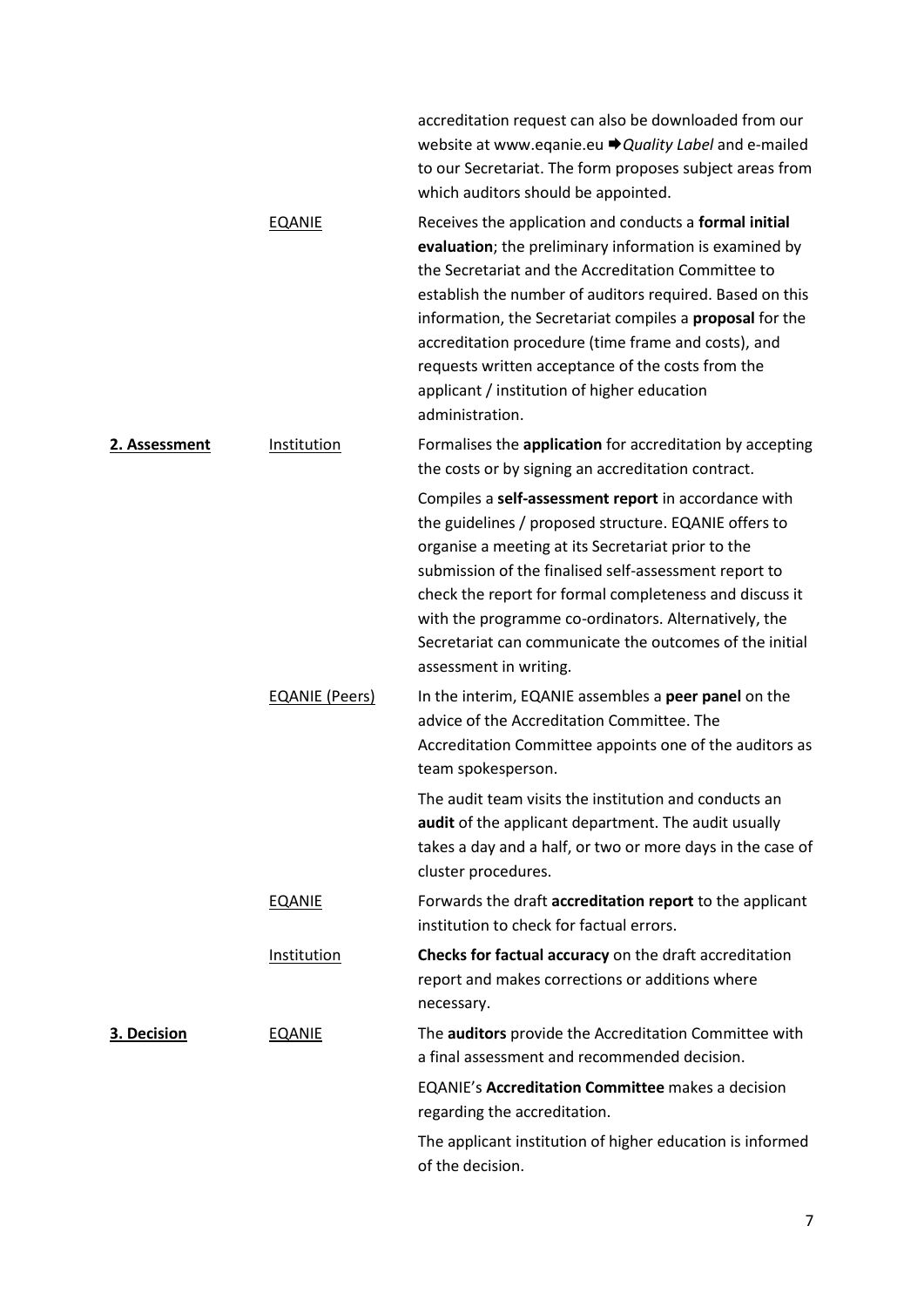The final version of the **accreditation report** is sent to the institution of higher education. A list of accredited degrees is published on the internet.

The three stages of the accreditation process



## **Q6**: How are the peer panels composed? How are the members selected?

**A6**: The panels are normally composed of at least 4 experts: 2 professors (academic faculty members), 1 industry representative and 1 student. The inclusion of a student member in the peer panels is in line with the "European Standards and Guidelines for Quality Assurance in Higher Education", European Association for Quality Assurance in Higher Education (ENQA), 2009, Helsinki 3<sup>rd</sup> edition, criterion 3.7. (www.enqa.eu)

Panel members are chosen according to the following criteria:

- Panels are composed of members that enable it to gain a specialist overview of the degree programme(s) being assessed during a procedure
- Panels are composed of members that enable it to gain an overview of the interests of the parties affected by a specific course of study being offered, and include these in its assessment
- Members have proven specialist expertise
- Academic members have proven activity in one of the disciplines of informatics (Computer Science, Computer Engineering, Information Systems, Information Technology, and Software Engineering etc.)
- Industry representatives have experience of employing graduates of higher education informatics degree programmes in the workplace (in a human resources capacity)

The following are excluded from nomination as auditors: